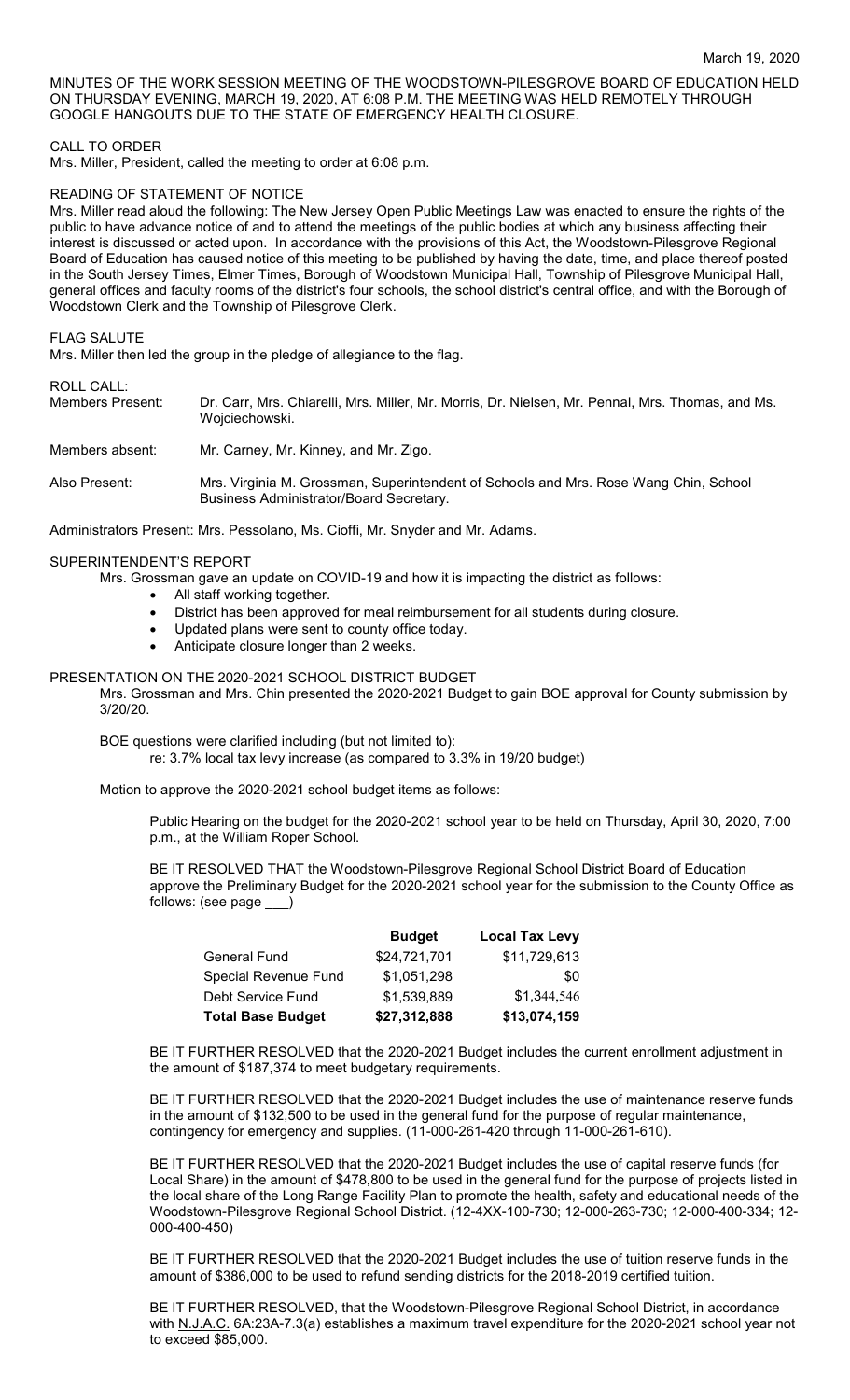Motion made by: Maricia Chiarelli Motion seconded by: Floyd Pennal Voting Richard Carr – Yes Maricia Chiarelli – Yes Eileen C. Miller – Yes Richard C. Morris – Yes Anne Nielsen – Yes Floyd Pennal – Yes Shonta Thomas – Yes Amy Wojciechowski – Yes

AUDIENCE PARTICIPATION – AGENDA ITEMS – None.

## INSTRUCTION/CURRICULUM

Agenda items were discussed with clarification of the following:

Field trips are being approved such that if school re-opens, approvals will be in place.

## ADMINISTRATION/PERSONNEL

Agenda items were discussed and clarified.

## OPERATIONS/FINANCE

Agenda items were discussed with clarification of the following:

- Mrs. Grossman updated Board that district will pay BR Williams for annual contracted obligation.
- Mrs. Chin gave cafeteria update as follows:
	- o February performance

Feb 2019 (\$6,400 profit; year-to-date profit as \$19K)

Feb 2020 (\$9,500 profit; year-to-date profit is \$30K) -- food costs were at all time low; counts were up; labor cost was steady.

 Performance outlook will be a function of how the cafeteria adapts to COVID-19 needs -- and quickly. Based on the speed of adaptation, the outlook is OK.

Potential concerns included: known demand cease due to school closure; special events revenue cancelled; BOE staff costs are fixed; ability to absorb other fixed costs.

Thankfully, we have remedies for these concerns, including: applied for State reimbursement and approved to serve not only F&R but ALL students; continue to control hourly staffing and food costs to what's needed; have \$30K YTD profit as cushion; NutriServe breakeven guarantee.

We are aiming for "No General Fund Infusion" as our goal.

Cafeteria has fed 520 meals in the past 4 days.

- Mrs. Chin gave rationale for Maintenance Reserve, Architect and Civil Engineer RFP recommendations, and BeneCard agenda items.
- Facility uses are being approved such that if school re-opens, approvals will be in place.
- Board member (AN) inquired about current estimated school closure Mrs. Grossman responded that it is indefinite until Dept of Health deems safe; anticipates at least after Spring Break; plans are in the works for Phase 3 online learning; school is working with faculty.

## POLICY

Mrs. Grossman gave a brief overview of each policy.

## REPORTS

Mrs. Miller thanked everyone for coming to the joint informational BOE meeting (re: Consolidation); meeting had good attendance; meeting was well received; meeting was well represented by a mix of attendees; achieved the goal to get the word out that Consolidation is possibility and to lay the potential issues/queries on the table.

Mrs. Miller thanked everyone for attending tonight's new virtual BOE meeting.

# AUDIENCE PARTICIPATION – None

# GOOD FOR THE ORDER

The Board discussed whether the upcoming NAACP event will take place on original date.

# ADJOURNMENT

Motion to adjourn the meeting at 7:16 p.m.

Motion made by: Anne Nielsen Motion seconded by: Floyd Pennal Voting Richard Carr – Yes Maricia Chiarelli – Yes Eileen C. Miller – Yes Richard C. Morris – Yes Anne Nielsen – Yes